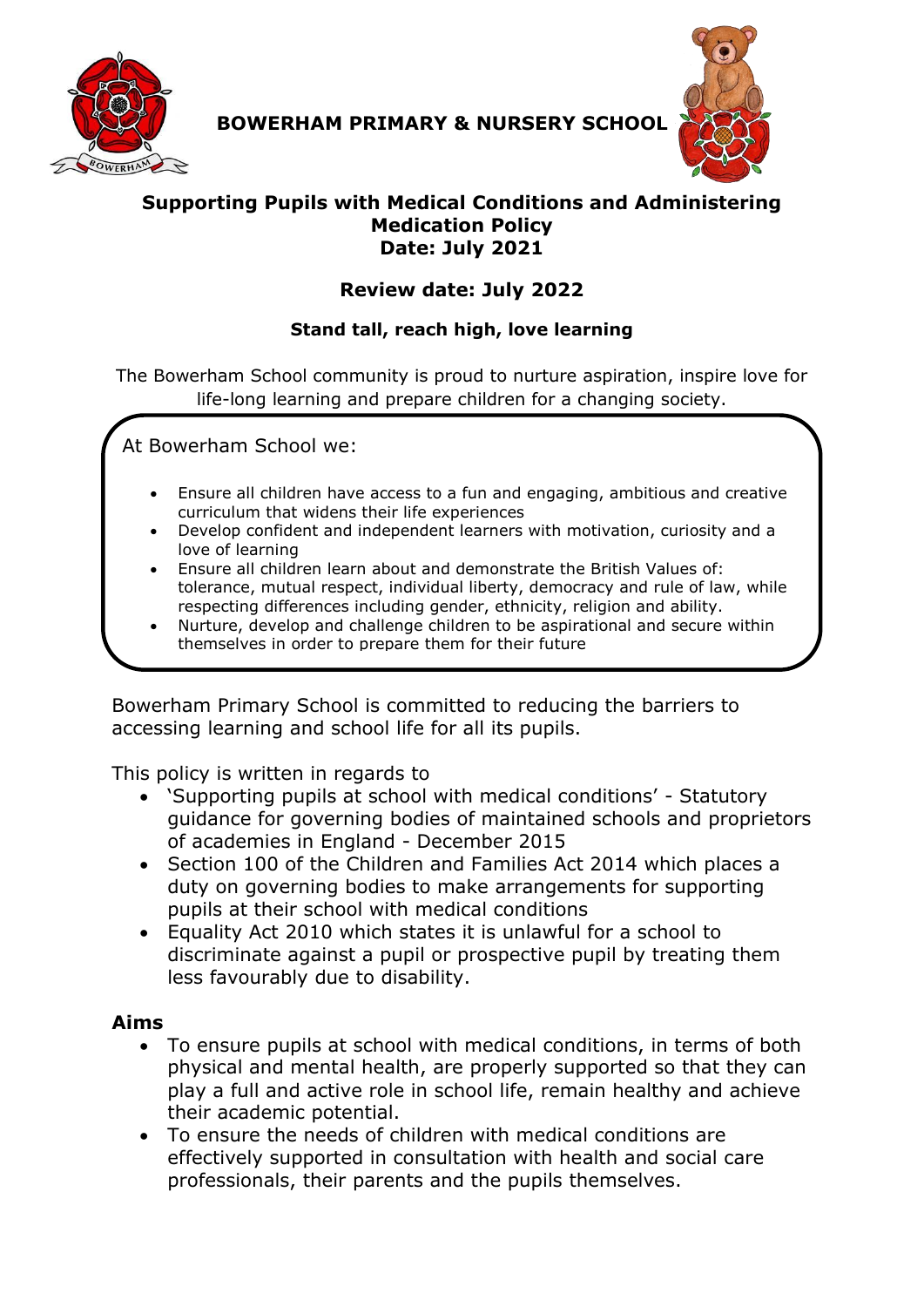#### **Procedures**

The Head teacher is responsible for ensuring that whenever the school is notified that a pupil has a medical condition:

- Sufficient staff are suitably trained.
- All relevant staff are made aware of the child's condition.
- Cover arrangements in case of staff absence is available.
- Supply teachers are briefed.
- Risk assessments for visits and activities out of the normal timetable are carried out.
- Individual healthcare plans are reviewed at least annually.
- Transitional arrangements between schools are carried out.
- If a child's needs change, the above measures are adjusted accordingly.

When a child joins Bowerham Primary and Nursery School at the start of a new academic year, these arrangements should be in place for the start of the term. Where a child joins mid -term or a new diagnosis is given, arrangements should be in place as soon as possible. Any pupil with a medical condition requiring medication or support in school should have an Individual Healthcare Plan which details the support that child requires with medical supporting evidence.

### **Individual Healthcare Plans (IHPs)**

- Children with a medical condition will have an IHP.
- Some children may have an IHP where they require regular medication/ treatment.
- The IHP will detail a child's medical condition, its triggers, signs, symptoms and treatments. These should be drawn up in partnership between school and parents and should be written alongside medical professionals, e.g. the school nurse, Dr, consultant.
- Medical evidence should always be provided to support the medical diagnosis

### **Roles and responsibilities**

Supporting a child with a medical condition during school hours is not the sole responsibility of one person. Our school will work collaboratively with all relevant agencies to provide effective support for the child.

# **The Governing Body**

- Must make arrangements to support pupils with medical conditions and ensure this policy is developed and implemented.
- Must ensure sufficient staff receive suitable training and are competent to support children with medical conditions.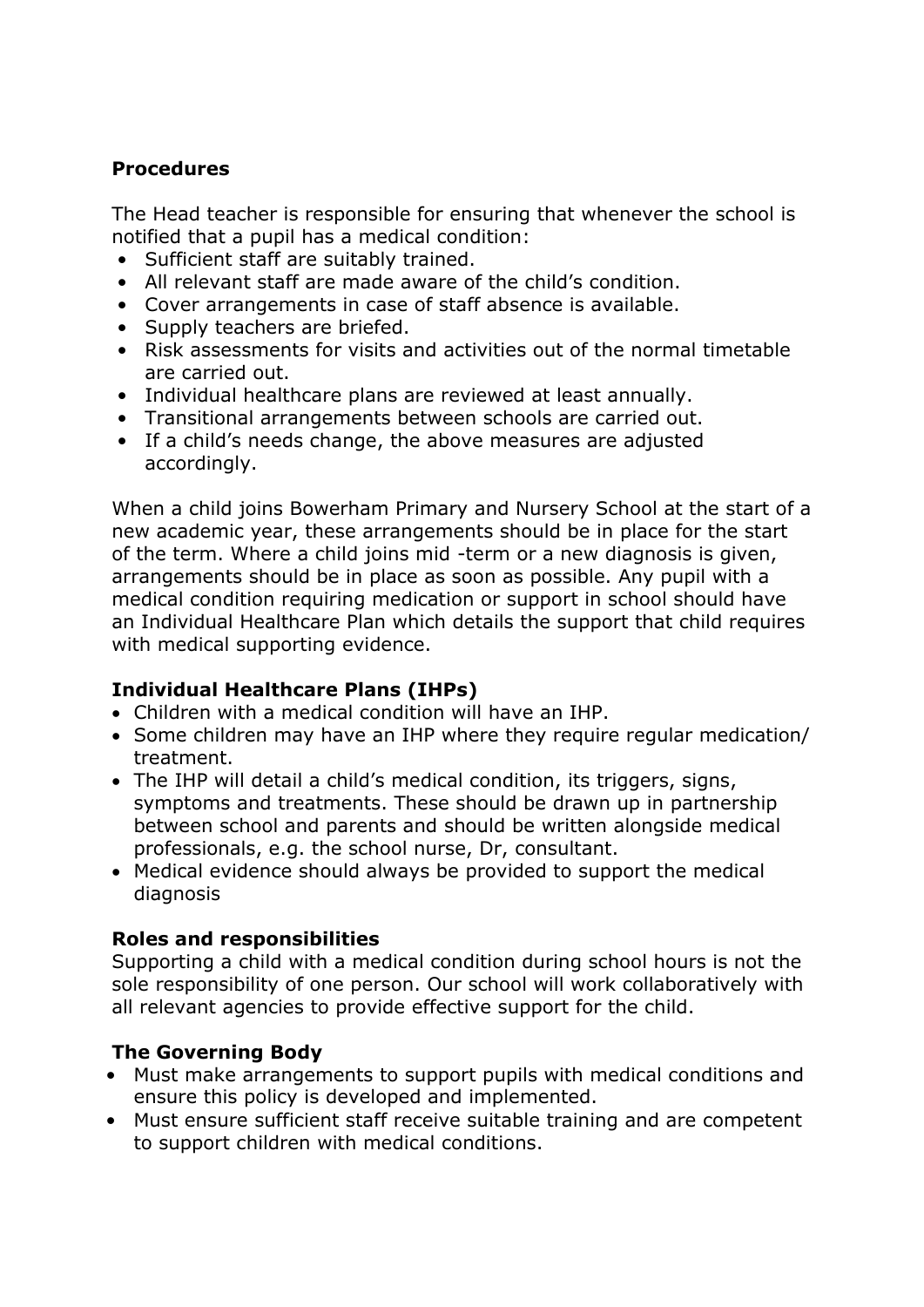• Must ensure the appropriate level of insurance is in place and appropriately reflects the level of risk.

### **The Headteacher**

- Should ensure all staff are aware of this policy and understand their role in its implementation.
- Should ensure all staff who need to know are informed of a child's condition.
- Should ensure sufficient numbers of staff are trained to implement the policy and deliver IHPs, including in emergency situations and they are appropriately insured.
- Has overall responsibility for the development of IHPs.
- Should contact the school nursing team in the case of any child with a medical condition who has not already been brought to the attention of the school nurse.

# **School Staff**

- Any staff member may be asked to provide support to pupils with medical conditions, including the administering of medicines although they cannot be required to do so.
- Should receive sufficient and suitable training and achieve the necessary level of competency before taking on the responsibility of supporting children with medical conditions.
- Any staff member should know what to do and respond accordingly when they become aware that a pupil with a medical condition needs help.
- Staff will keep parents fully informed.

# **School Nurses**

- Are responsible for notifying the school when a child has been identified as having a medical condition which will require support in school.
- May support staff on implementing a child's IHP and provide advice.

# **Other healthcare professionals**

- Should notify the school nurse when a child has been identified as having a medical condition that will require support at school.
- May provide advice on developing healthcare plans.
- Specialist local teams may be able to provide support for particular conditions eg Asthma, diabetes.

# **Pupils**

• Should wherever possible be fully involved in discussions about their medical support needs and contribute to, and comply with, their IHP.

### **Parents**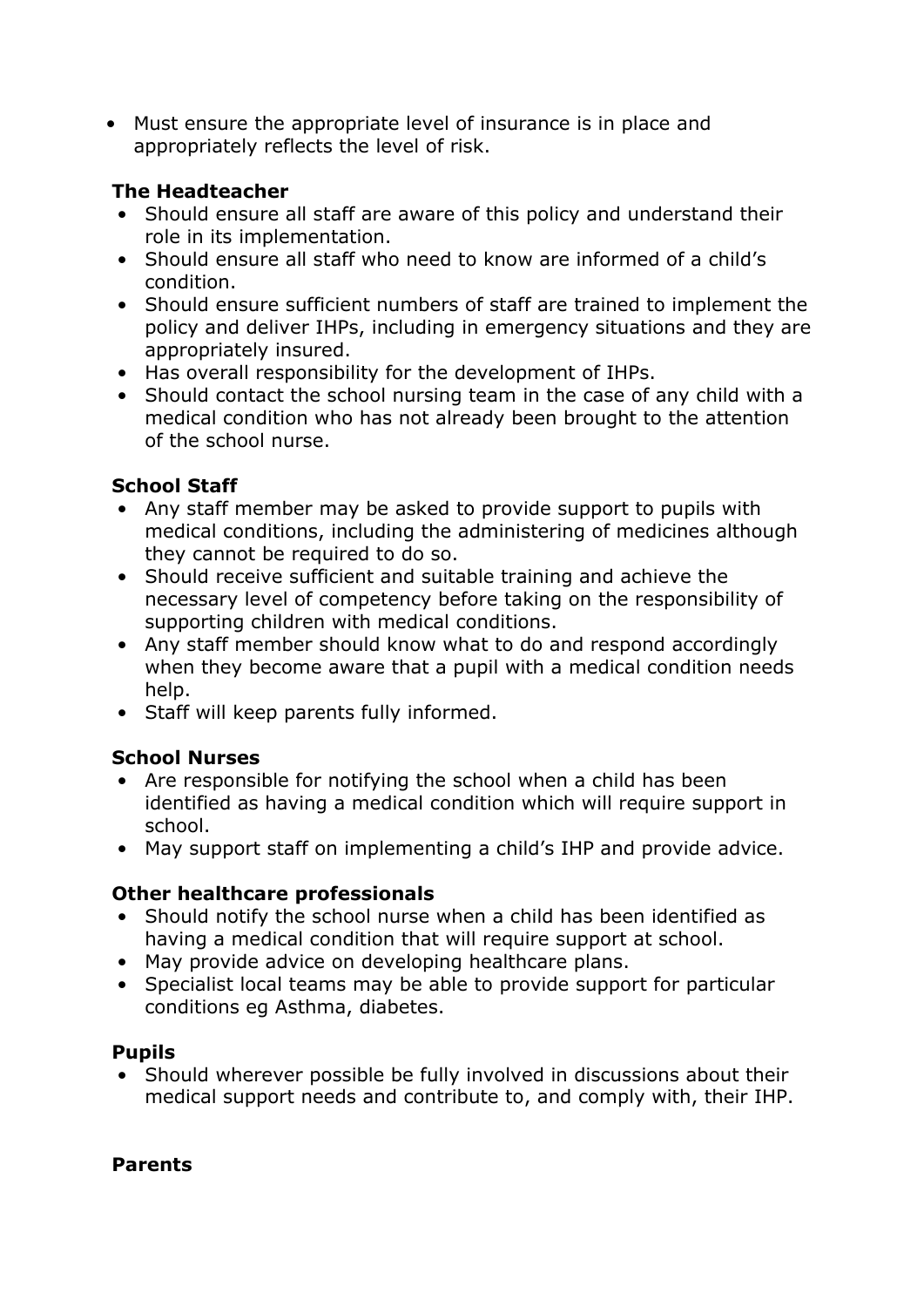- Parents will be required to complete a medical registration form when their child is offered a place at Bowerham Primary and Nursery School.
- Parents will be required to support school by completing an IHP and provide the relevant medical evidence. To review this annually or update school if any changes occur to their child's medical needs.
- Parents will be required to complete a medical consent form if their child requires the administration of any medicines/ procedures.
- Parents must provide school with sufficient up to date information about their child's medical needs.
- Parents should carry out any action they have agreed to as part of the IHP implementation.

# **Administering Medicines**

- There is no legal obligation that requires school staff to administer medicines.
- Staff at this school can only administer prescribed medicines to those children who require regular medication for a medical condition or to those children whose well-being would be affected without it. Antibiotic medication will only be administered if it is 4 times a day or at a specific time during the school day as stated on the dispensing label
- Except in the case of emergency medicines, all medication must be delivered to, administered in and collected from the school office.
- Emergency medicines will be kept centrally in the school office for immediate and easy access for all staff
- Asthma medication in kept in the classroom medial trays
- A consent form must be in place before any medication will be administered, even if the child is able to self-administer.
- Where the school agrees to administer medicines or carry out other medical procedures:
	- o Staff will receive appropriate training and support from health professionals.
	- o The parent or guardian will be asked to complete and return a consent form giving all the relevant details in full before any medication will be administered.
	- o Each time medicine is administered it must be recorded, including if the child refused to take it.
	- o School can only accept medicines provided in the original container as dispensed by a pharmacist and include the name of the child and the prescriber's instructions for dosage and administration. School cannot accept medicines that have been taken out of the container nor make changes to dosages on parental instruction.
- No child will be given any medicines without their parent's verbal or written consent.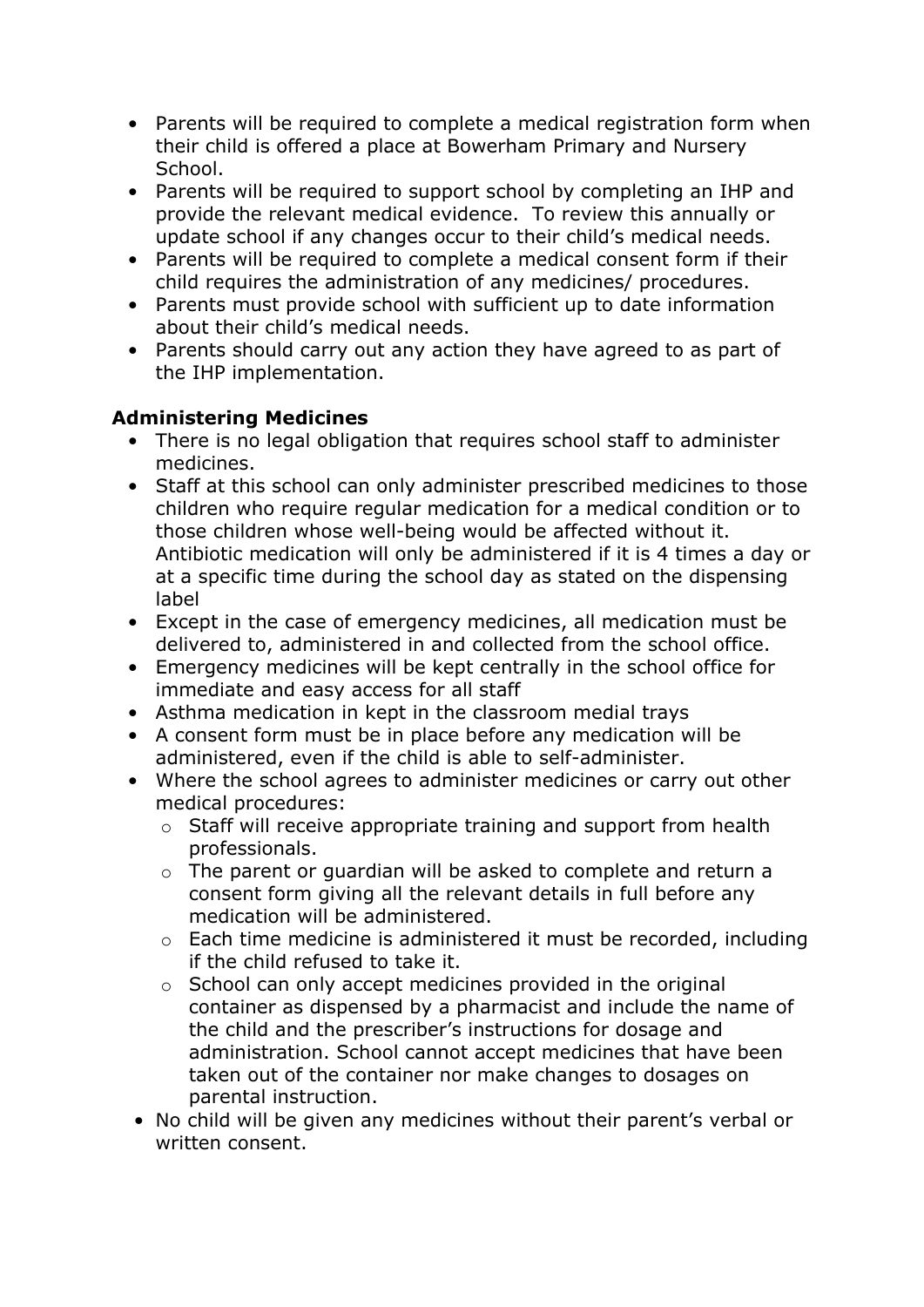• Written records are kept of all medicines administered to children. (See Appendices).

These offer protection to staff and children and provide evidence that agreed procedures have been followed. Parents will be informed if their child has been unwell at school.

#### **Asthma**

- Where a child has an asthma inhaler it is the parents responsibility for ensuring their child's asthma inhalers are in school and in date.
- School has spare inhalers for emergency use. Parents will be informed immediately if one has to be used in an emergency situation.
- An emergency inhaler should be taken on every school outing.
- All pumps are labelled and kept in the class medical trays. In the event of an attack, the inhaler must be taken to the child.
- All inhalers should accompany children when they are off the school grounds e.g. on a trip, swimming, visiting another school, etc.
- Children on the asthma register who have parental consent for the use of the emergency inhaler are clearly indicated.

#### **Diabetes**

- Where a child has a diagnosis of Diabetes. The child's IHP will have details of the child's needs and procedures, as agreed by parents, diabetes nurse and school.
- School is responsible for checking the insulin given by parents is in date.
- All insulin and equipment (diabetes pen, pump, or blood glucose meter) is kept at the School Office. Every time a trained member of staff is administering insulin, whether, through a pen or a pump, each dose is recorded.
- All sharps are stored in a Sharps Bin provided by parents, prescribed to the child, in the central office. It is the parents' responsibility to dispose of their child's sharps bin. School are to inform parents when the bin needs replacing.

### **Epi Pens**

- Epi Pens are labelled and kept in the class medical trays.
- Anyone can administer an Epi-Pen in an emergency if the adult/child is unable to do it themselves.
- Should a member of staff, who has not had the training have to do this, then the emergency services must be informed at the same time as the Epi-Pen is administered.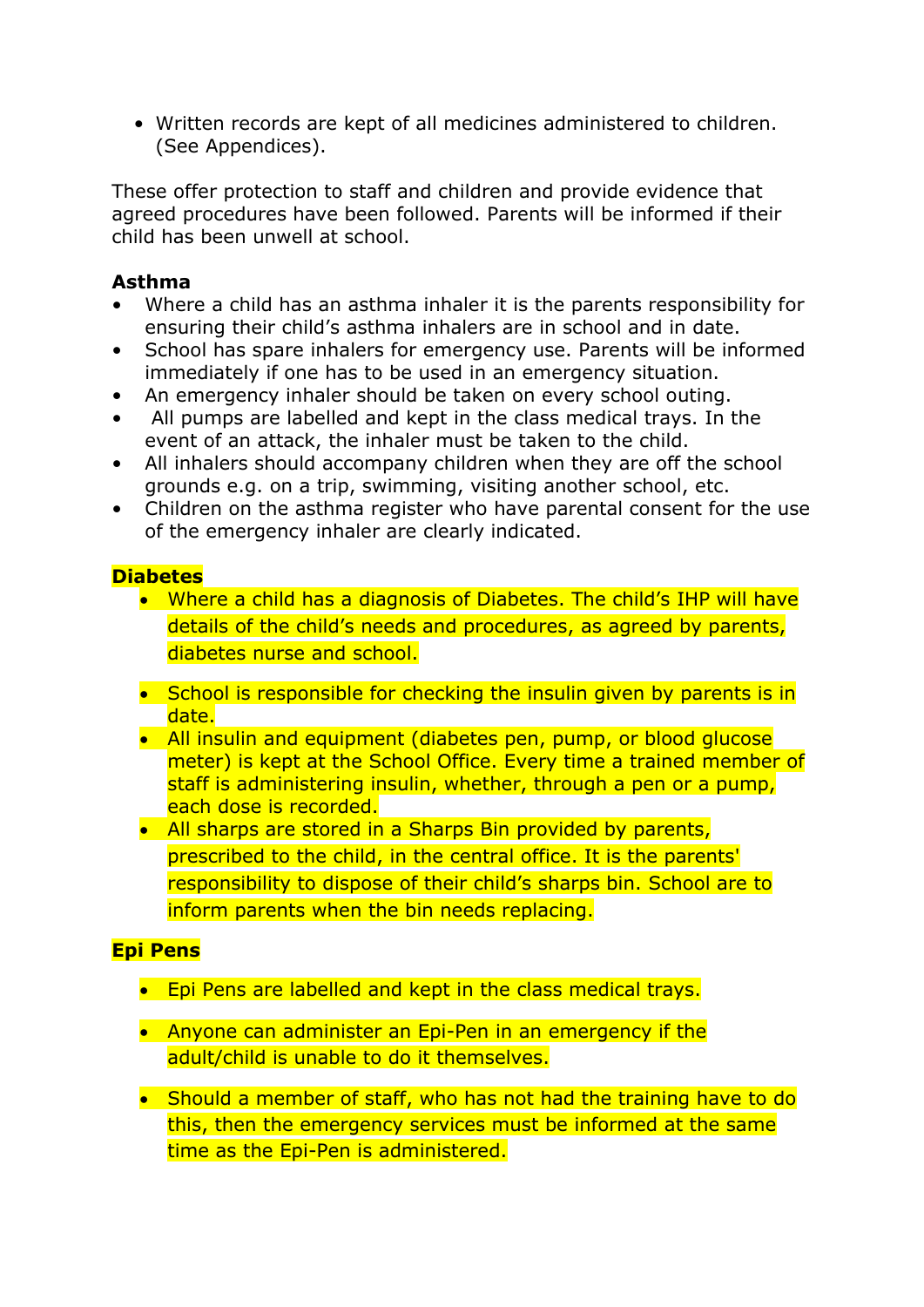- A spare Epi Pen is kept in the school office and stored in line with the manufacturer's guidelines.
- Epi pens are to be taken on school trips and a lead person is responsible for the administration of this.

### **Controlled Drugs**

- Controlled drugs, such as Ritalin, are controlled by the Misuse of Drugs Act, and therefore have to be strictly managed.
- The amount of medication handed over to the school will always be recorded on the 'Record of medicine administered to an individual child' sheet.
- It will be stored in a locked non portable container, and only specific named staff will be allowed to access to it.
- Each time the drug is administered it must be recorded, including if the child refused to take it.
- Passing a controlled drug to another child is an offence under the Misuse of Drugs Act.

### **Refusing Medication**

If a child refuses to take medication staff will not force them to do so. The refusal will be recorded and the parents informed. If necessary the school will call the emergency services.

#### **Pain Killers**

Unless prescribed by a doctor and needing to be administered more than twice daily, pain killers such as paracetamol, ibuprofen and aspirin will not be administered and must not be brought to school by pupils. If painkillers need to be administered in school, a consent form must be completed or verbal permission must be given and the usual procedures followed.

#### **Sun Cream**

- Sun cream may come in to school as long as it is clearly labelled with the pupil's name and the pupil can apply the cream for themselves.
- Pupils must not share sun cream and staff are not able to administer unless permission has been sought.

### **Safe Storage of Medication**

- The school will only store and administer medication that has been prescribed for an individual child.
- Medicines will be stored strictly in accordance with product instructions. Children will be informed where their own medicines are stored.
- All emergency medication, such as asthma inhalers and adrenaline pens (epi-pens), will be readily available to children and will not be locked away.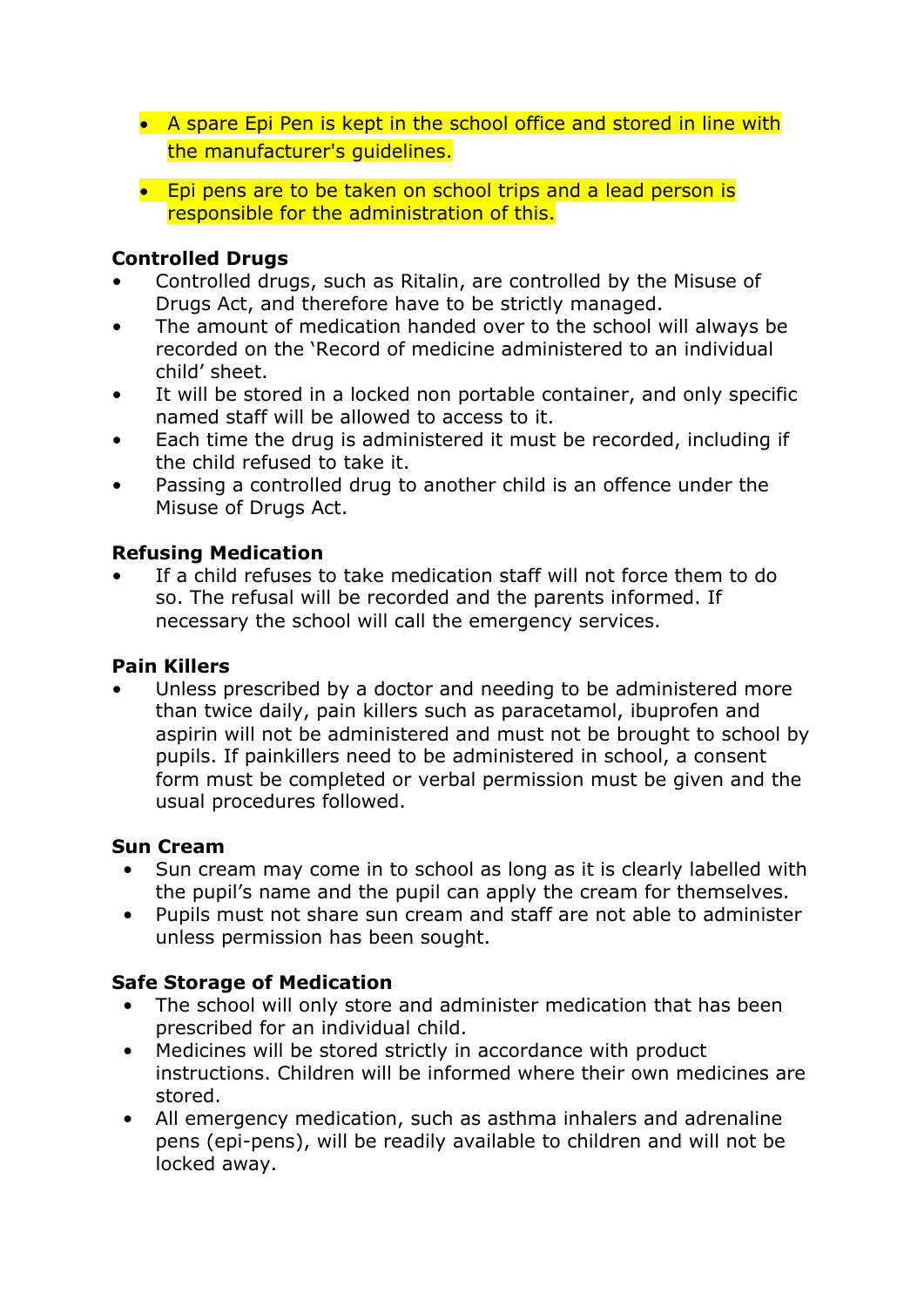#### **Emergency Medicines**

- Pupils who require emergency medication will not participate in school trips if they do not have their medication in school to take with them.
- Parents/ carers need to inform the school by letter if the pupil no longer requires their emergency medication.

#### **Training**

- Any specific training required by staff on the administration of medication will be provided by or through the school nurse. Staff will not administer such medicines until they have been trained to do so.
- The school will keep records of all staff trained to administer medicines and carry out other medical procedures. Training will be updated as appropriate.

#### **Day trips, residential visits and sporting activities**

- Teachers should be aware of how a child's medical condition will impact on their participation, but there should be enough flexibility for all children to participate according to their own abilities and with any reasonable adjustments. School should make arrangements for the inclusion of pupils in out of school activities with any adjustments as required.
- All staff supervising visits should be aware of any medical needs, medication to be administered and the relevant emergency procedures. Where necessary an individual risk assessment should be drawn up.
- It should be ensured that a member of staff who is trained to administer any specific medication accompanies the pupil and that the appropriate medication is taken on the visit.

#### **Unacceptable Practice**

- Preventing children from easily accessing and administering their inhalers and medication when and where necessary; assuming that every child with the same condition requires the same treatment.
- ignoring medical evidence or opinion.
- Sending children with medical conditions home frequently or preventing them from staying for normal school activities, including lunch, unless this is specified in their individual healthcare plans.
- If the child becomes ill, sending them to the school office unaccompanied or with someone unsuitable.
- Penalising children for their attendance record if their absences are related to their medical condition, eg hospital appointments.
- Preventing pupils from drinking, eating or taking toilet or other breaks as is reasonable, in order to manage their medical condition effectively.